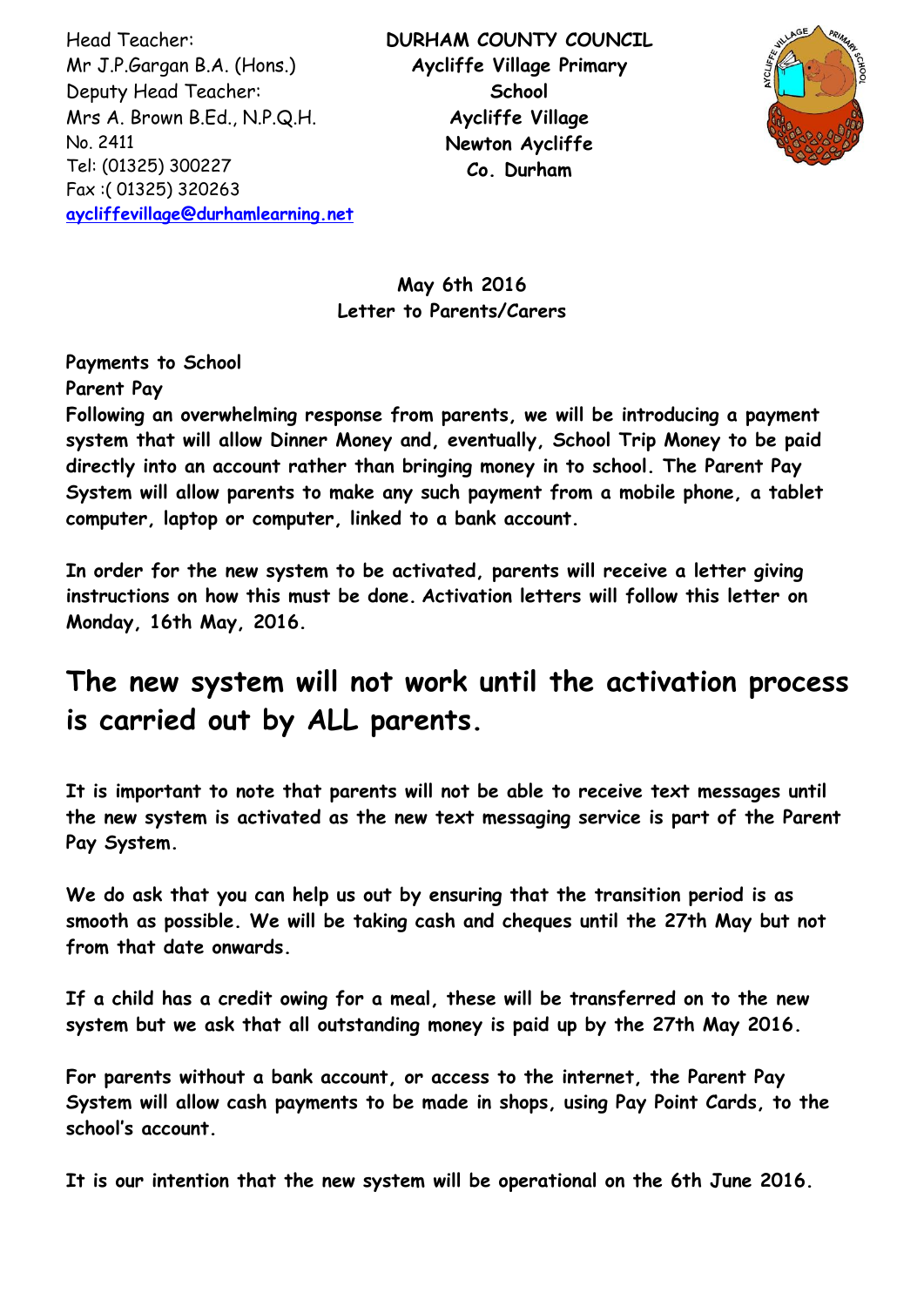## **Changes to Staffing**

When Miss. Bradley returns from her Maternity Leave, she will work part-time. Mrs. Johnson has been appointed by Governors to cover the other part of the job share. We welcome Mrs Johnson onto the staff as a permanent member.

### **Parents' Questionnaire**

Thank you to all of you who responded to our recent questionnaire. Most of the comments and returned sheets were very positive. Thank you for those. However, there were a small number of parents who raised concerns. I have contacted some of the parents with specific concerns but there were two parents that raised the same issues. The issues were: being kept informed of pupils' progress and keeping safe whilst scooting to school.

The ratio of staff to pupils in any Primary School is considerably lower than that expected in a Nursery setting. Therefore, it is impossible for staff to brief parents as frequently as they might have been when a child was at Nursery. The legal requirement is that we offer a Parents' Consultation each term. If you are not able to make the consultation appointment given to you, please contact your child's teacher in order to arrange a mutually convenient appointment to discuss your child's progress. Should you have concerns at other times, please contact your child's teacher in order to make an appointment in order to discuss it. We are always available to discuss issues that are of concern. In addition to this, teachers are often available for an informal chat at the end of the school day.

We do, as you are aware, allow pupils to scoot in the school yard. We do encourage the use of helmets and recommend that parents send a helmet for their child to use. The area that the pupils use in the playground is supervised and the number of accidents is very low.

#### **School Improvements**

The Key Stage Two toilets have now been refurbished. They look lovely. We now hope that the pupils will look after them and treat them with the respect that they deserve.

#### **School Car Park**

We respectfully ask that parents do not lean against staff members' cars in the car park as you come in to collect your children. In the past, this has led to minor damage that is costly to repair. Thank you for respecting the property of others.

## **Collecting pupils at the end of the day**

The gate allowing access into the playground is now open at 3.00pm to allow parents onto the school yard. We ask that young children are supervised at all times and are not allowed to climb on to the exercise machines in the playground. Thank you for your help with this matter.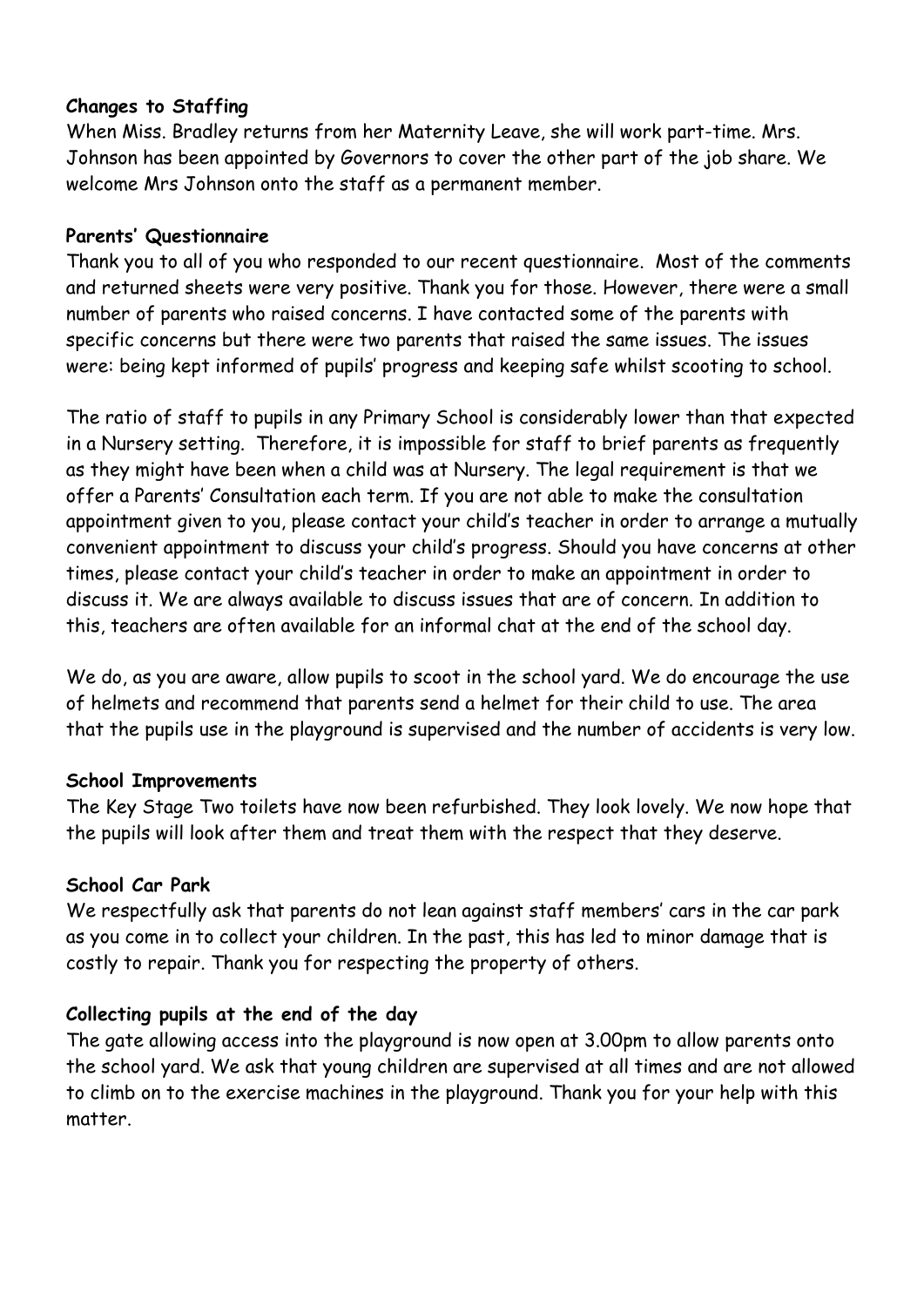## **Music Concert**

Wednesday 15<sup>th</sup> June.

The pupils in Year 5 and 6 will be performing with the County's Little Big Band, playing the clarinet and singing. The Year 3 and 4 will be singing and playing the recorder. This will give the pupils the opportunity and experience to play alongside more experienced musicians in a live performance. Parents of the pupils who are partaking will be invited to listen to the Concert. The Concert is due to start at 5.00pm. The pupils that are taking part will need to be back in school by 4.30 in order to be ready to play. School uniform must be worn. Please fill in the return slip to let us know if your child is able to take part in this unique event.

#### **Year 4 Theatre visit**

With the impending changes to the Parent Pay system, we respectfully ask that contributions to the Year 4 Theatre visit are made as soon as possible in order to enable a smooth transition towards the Parent Pay System. Thank you.

## **Parking and dropping off outside school.**

We respectfully ask that you abide by the traffic notices outside school when dropping pupils off at school and parking to collect them at the end of the school day. The restrictions are there to keep all children safe as they enter and leave school.

As usual, if anyone would like to discuss any of the issues raised here, with me or any member of staff, please don't hesitate to contact us.

Yours sincerely,

Mr J.P.Gargan. Head Teacher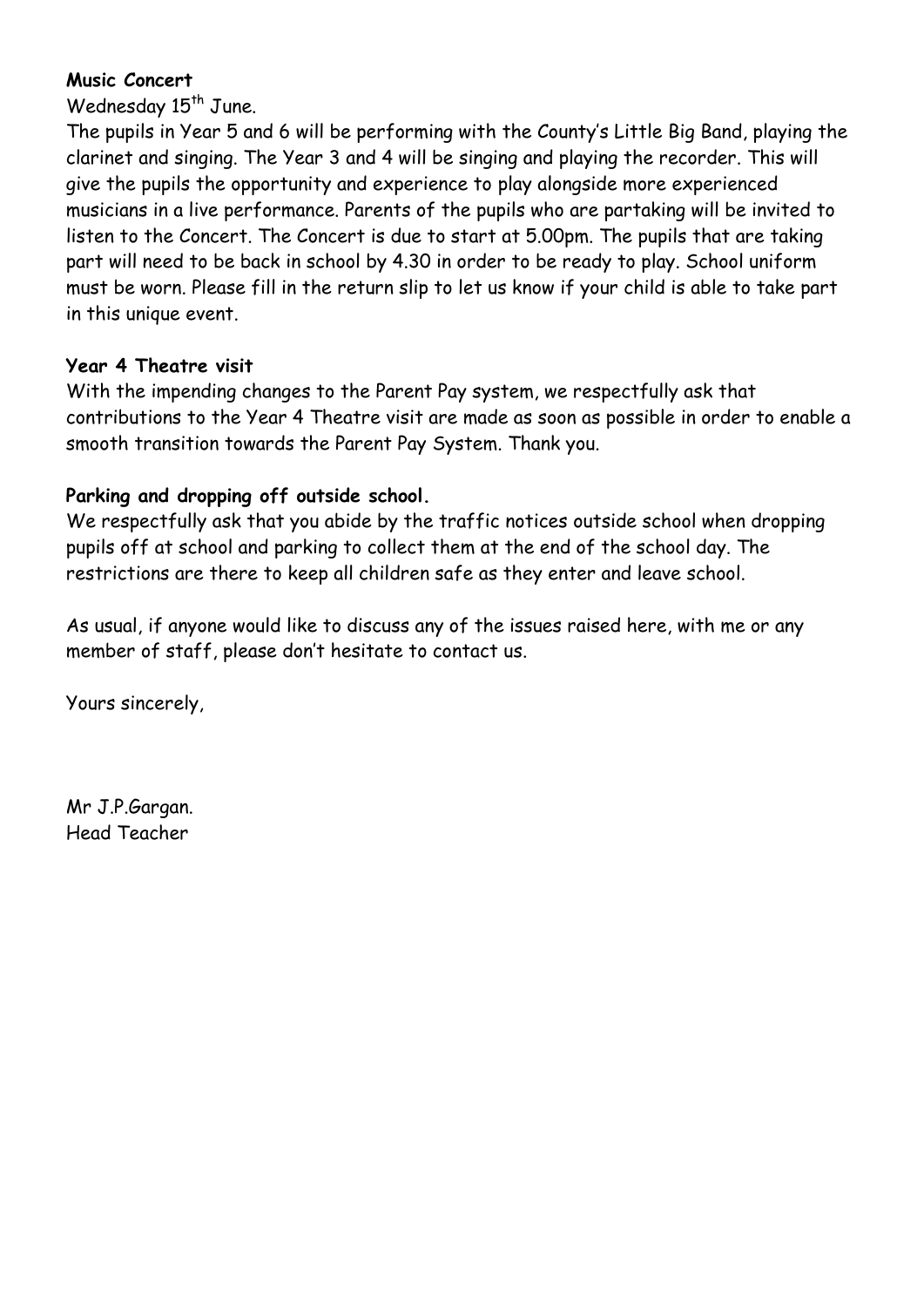## **Please note: There have been some changes made to the school diary since the last newsletter.**

| Date                        | Event                                  | Time          | Place              |
|-----------------------------|----------------------------------------|---------------|--------------------|
| May                         |                                        |               |                    |
| May $1st$ - 31st            | SATs for Year 2 children               | Throughout    |                    |
|                             | These tests will be undertaken         | the<br>month  |                    |
|                             | throughout the month of May. They      | of May        |                    |
|                             | will be administered in a manner that  |               |                    |
|                             | complies with the legislation but aims |               |                    |
|                             | to test the pupils in a manner         |               |                    |
|                             | considerate to the pupils' needs.      |               |                    |
| Tuesday 24 <sup>th</sup>    | Athletics: Year 6 to compete.          | 9.30-12pm     | Shildon            |
| Wednesday 25 <sup>th</sup>  | Y4 Theatre Visit to see ' Gangster     | 10:30-12:30   | Civic Theatre      |
|                             | Granny'                                |               |                    |
| Friday 27 <sup>th</sup>     | School Closes - Half Term              |               |                    |
| June                        |                                        |               |                    |
| June $6^{th}$ - 30th        | Phonic Screening Check for Year One    |               |                    |
|                             | Pupils                                 |               |                    |
|                             | The Phonic Screening Check will take   |               |                    |
|                             | place during one week in June for      |               |                    |
|                             | Year One pupils.                       |               |                    |
| Monday 6 <sup>th</sup>      | School Re-opens                        |               |                    |
| Wednesday 15th              | KS2 Little Big Band*                   | 5pm           | Hall               |
| Thursday 16 <sup>th</sup>   | New Starters Meeting for Parents       | 9.15-10.30    | Hall               |
| Thursday 16 <sup>th</sup>   | Book Fair*                             | 1.30pm        | Hall               |
| Thursday 23rd               | PTA Summer Fair                        | 3.30pm-6pm    | Hall               |
| Friday 24 <sup>th</sup>     | New Starters In (Move Up Day)          | 09.00-12.00   | Classrooms         |
| $27th$ June-1st             | Sports Week*                           |               |                    |
| July                        |                                        |               |                    |
| $28th$ June                 | <b>Y6 Induction Day</b>                | All day       | Woodham/Greenfield |
| $28th$ June                 | KS1 Sports Day                         | 9.30-11.30    | Field              |
| $29th$ June                 | KS2 Sports Day                         | 9.30-11.30    | Field              |
| July                        |                                        |               |                    |
| Monday 4 <sup>th</sup>      | <b>France Visit</b>                    | 1.30pm        |                    |
| Friday 8 <sup>th</sup> July | New Starters In (Move Up Day)          | 09.00-12.00   | Classrooms         |
| $11th$ July- 14th           | Parents' Afternoons*                   |               |                    |
| Thursday 14 <sup>th</sup>   | Leavers' Disco                         | $6.30 - 8pm$  | Hall               |
| Monday 18 <sup>th</sup>     | Y5 Full STEM Ahead *                   | $9.15 - 3.15$ | Excel Centre       |
| Tuesday 19th                | Leavers' Assembly                      |               |                    |
| Wednesday 20 <sup>th</sup>  | School Closes                          |               |                    |

# **\*More information to follow**